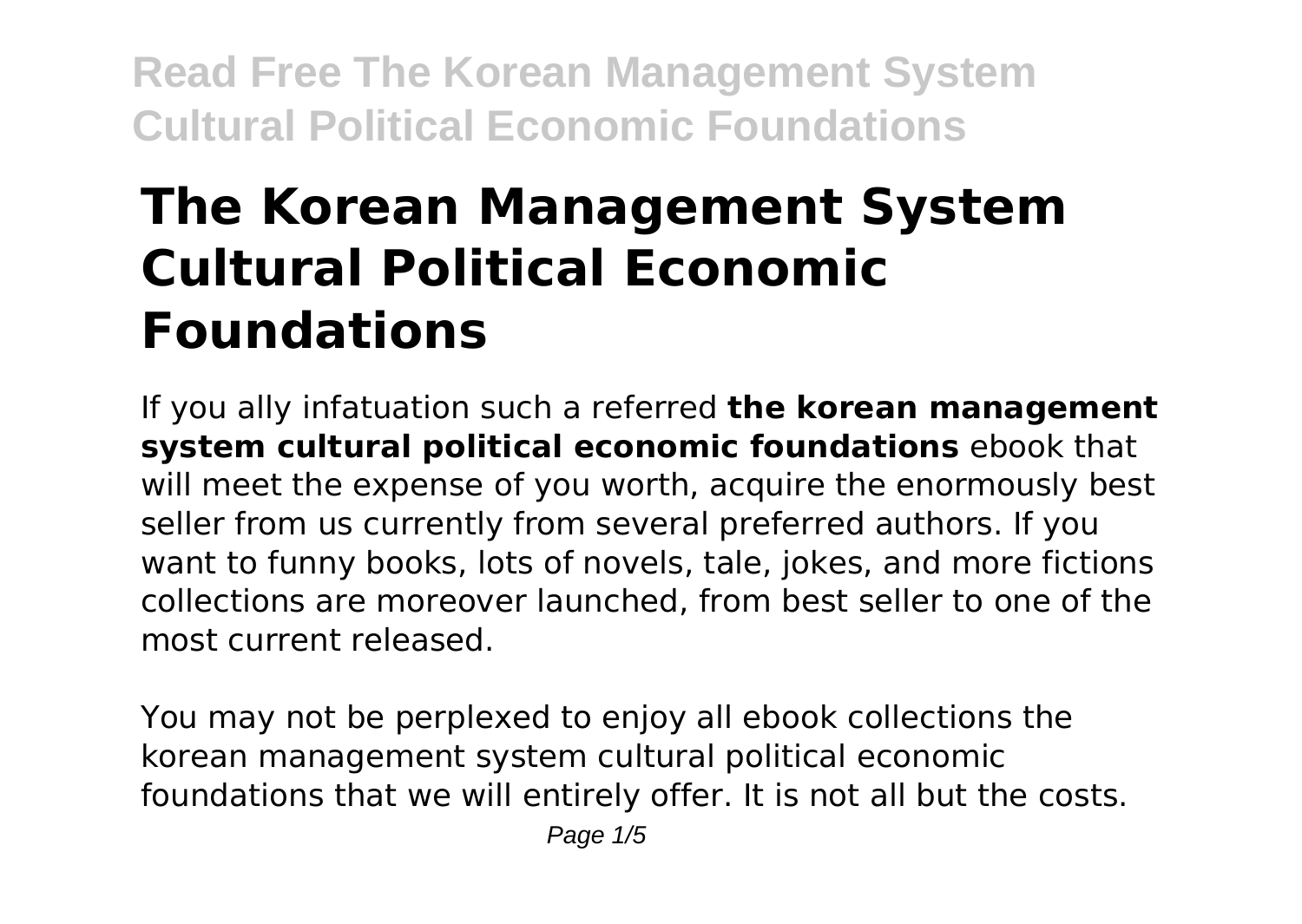It's just about what you obsession currently. This the korean management system cultural political economic foundations, as one of the most committed sellers here will enormously be among the best options to review.

Consider signing up to the free Centsless Books email newsletter to receive update notices for newly free ebooks and giveaways. The newsletter is only sent out on Mondays, Wednesdays, and Fridays, so it won't spam you too much.

#### **The Korean Management System Cultural**

Let's start with the most obvious: taking Korean classes will help you better understand the people and places of Korea. In addition, studying Korean will allow you to step into a rich cultural experience – one that includes listening to K-pop music and watching K-dramas without the subtitles, of course.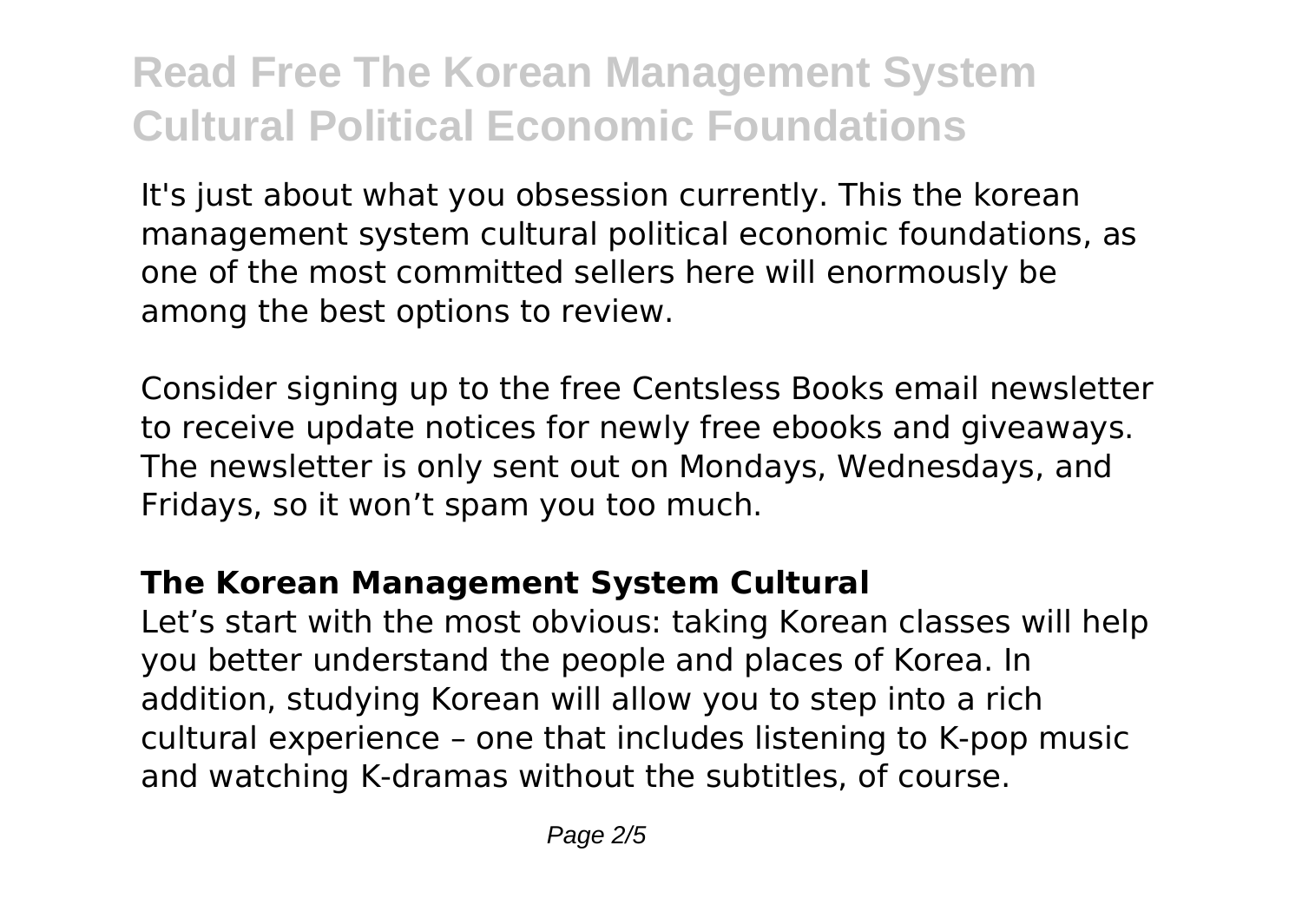#### **Korean Tutors & Lessons - Private Korean Classes Near You ...**

About. Discover what's unique about our campus and how to visit. Meet our leadership team, and learn about our history, mission, values, accreditations, regulations and policies.

#### **FGCU Canvas LMS**

As with other societal constructs, Korean schools have been part of this process. The Education System. The Korean public education structure is divided into three parts: six years of primary school, followed by three years of middle school and then three years of high school. In 1996 only about five percent of Korea's high schools were ...

#### **South Korean Education - Asia Society**

Global Career Development on Japanese Management System: CB12108: Japanese Corporate Culture, Decision-Making: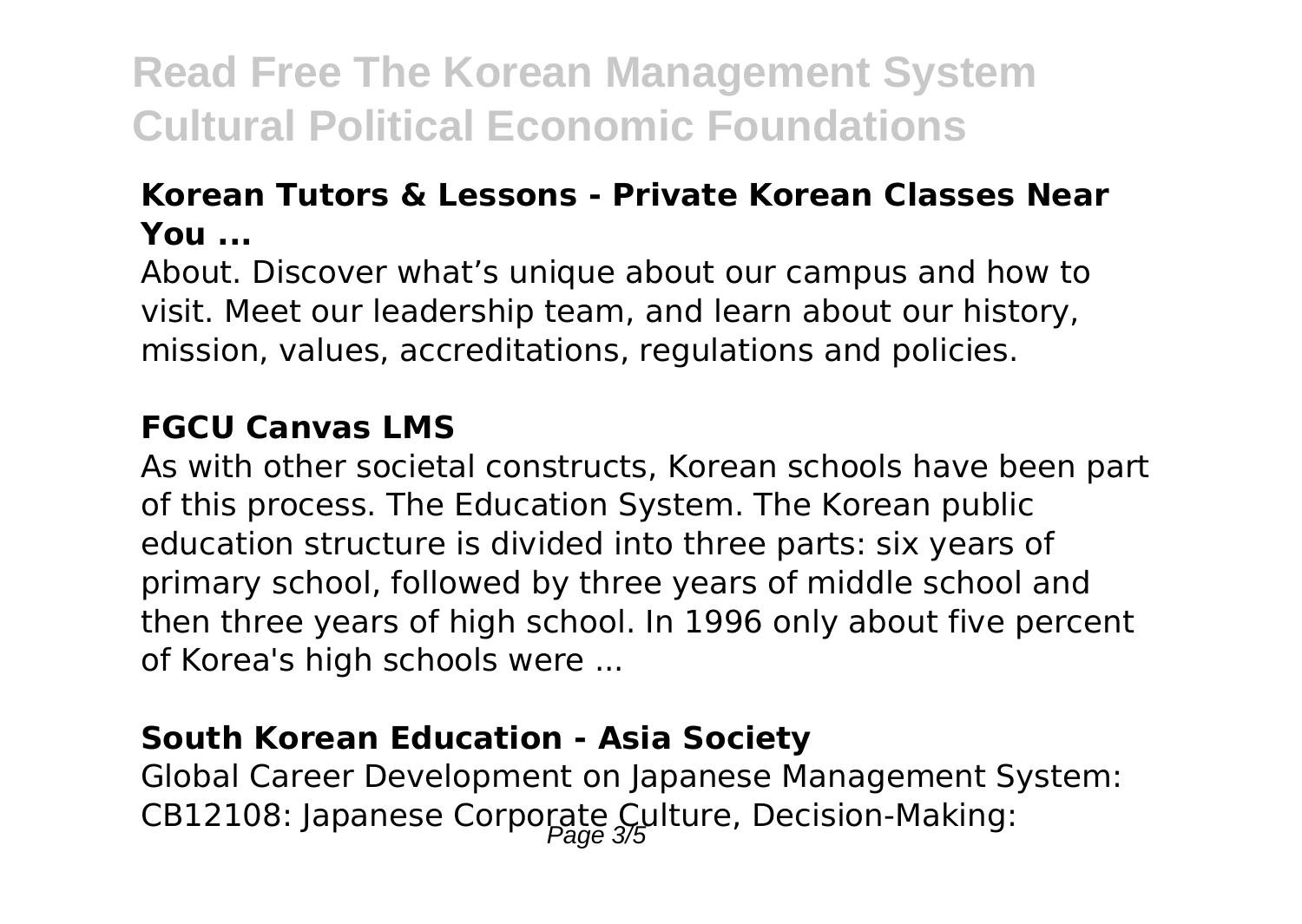CB13102: Japanese Communication Behaviors: Business: CB15101: Universities in Japan and the World: CB23107: Practicum in Education for International Understanding

### **Season 2, 2021-22 – Academics – APRU Virtual Student Exchange**

The Four Major Rivers Restoration Project is the multi-purpose green growth project on the Han River, Nakdong River, Geum River and Yeongsan River in South Korea.The project was spearheaded by former South Korean president Lee Myung-bak and was declared complete on October 21, 2011. It was first announced as part of the "Green New Deal" policy launched in January 2009, and was later ...

#### **Four Major Rivers Project - Wikipedia**

Monthly Pay. Monthly-paid employees are paid "current month" for regular duties and pay  $\frac{day}{2}$  is the last business day of the